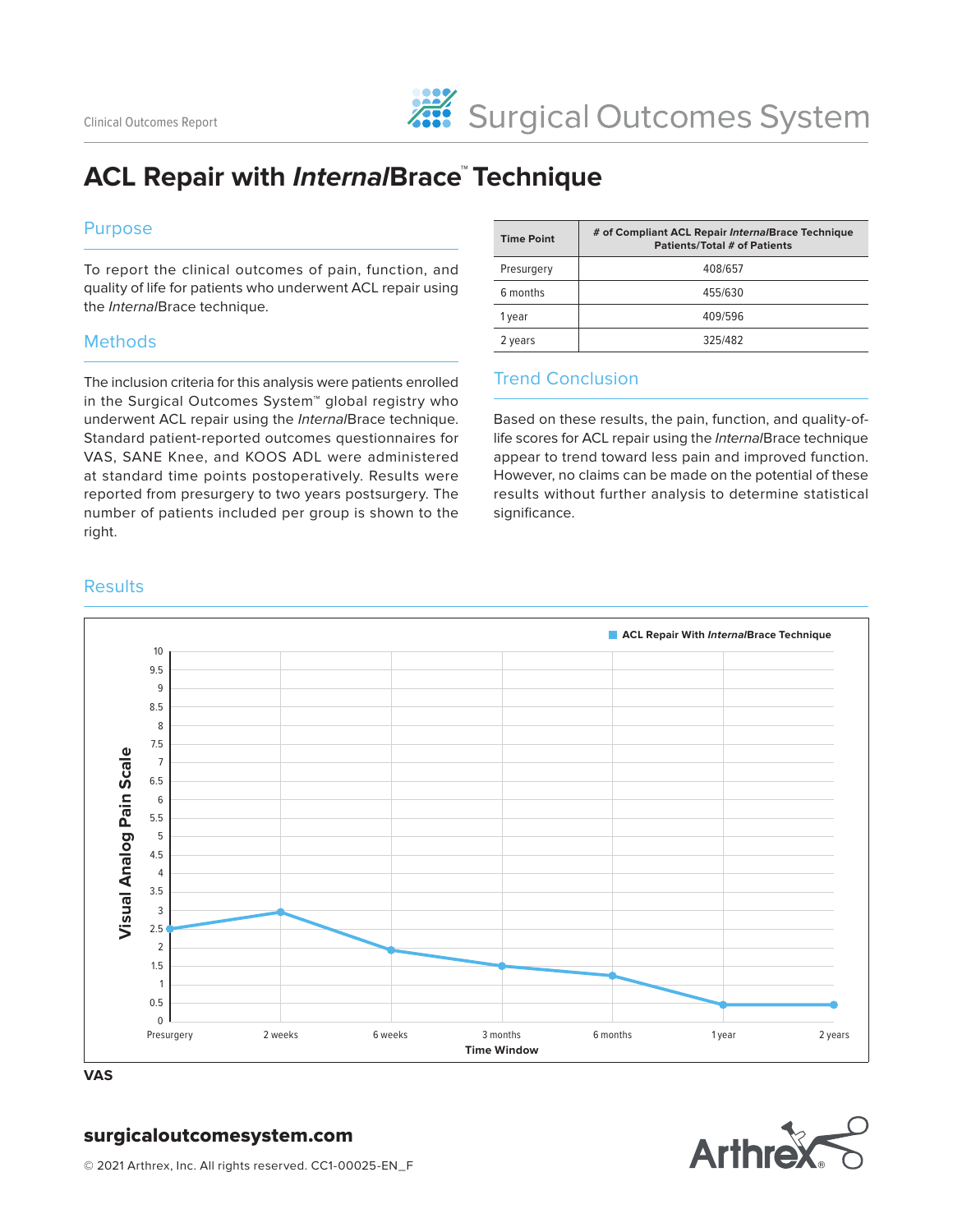

#### **SANE Score**